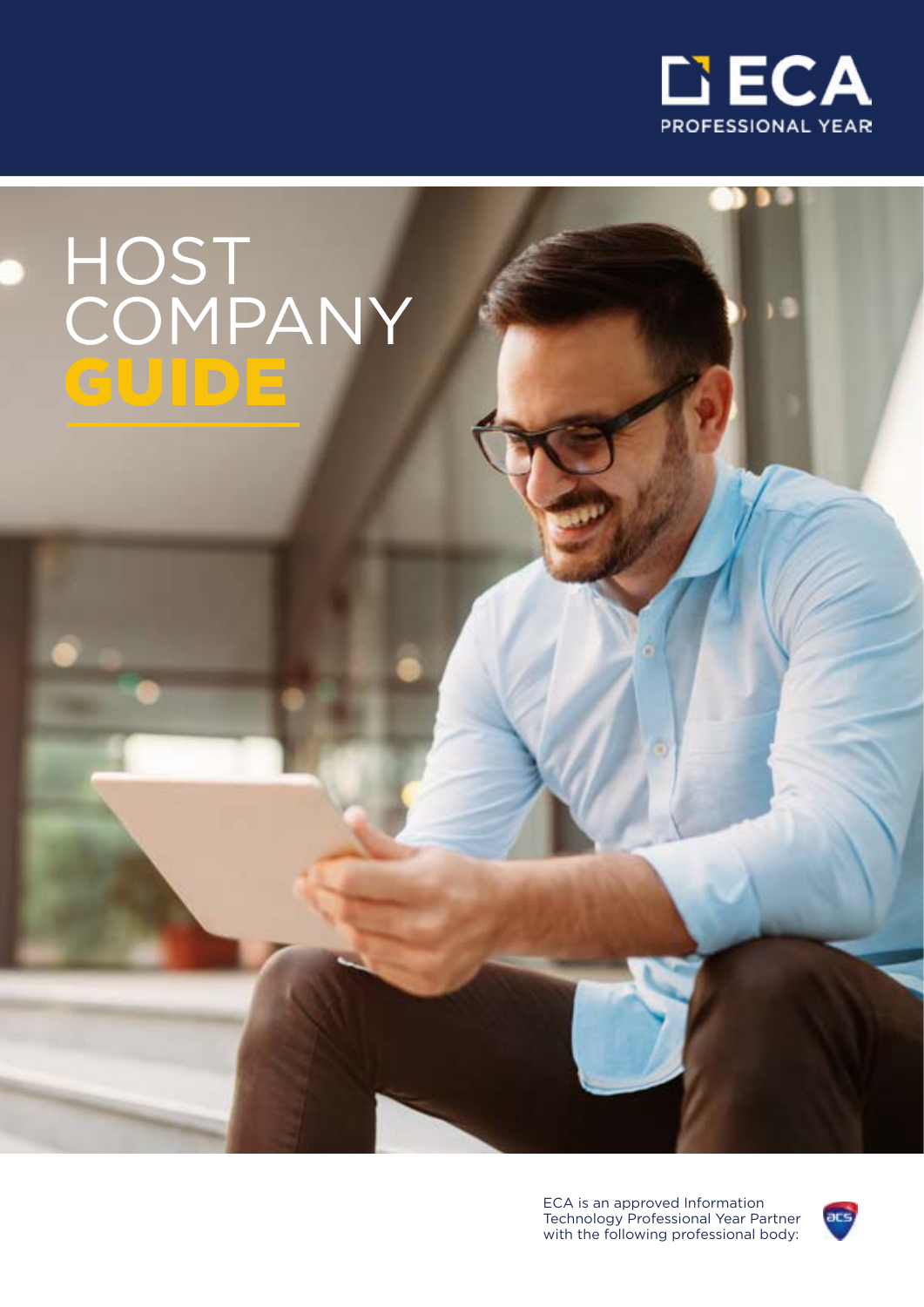### Education Centre of Australia

### MORE THAN A GREAT EDUCATION

The Education Centre of Australia (ECA) is a modern and diverse private education group with 7,000 international students enrolled at five campuses across Australia; and a university 'managed campus' partnership with Victoria University - in Sydney and in Ahmedabad, India. ECA offers a range of higher education, vocational, professional development and ELICOS courses through its constituent colleges:

- ECA Professional Year (Sydney, Melbourne, Brisbane) including ECA **Internships**
- Asia Pacific International College (APIC) (HE Sydney, Melbourne)
- ECA Graduate Institute (EGI) (VET Sydney, Melbourne, Brisbane)
- ELSIS Language School (ELICOS Brisbane, Melbourne, Sydney)
- Australasian College of Care and Leadership Management (ACCLM) (VET - Brisbane)

*I was given multiple interview opportunities and upon securing my Internship I was eventually hired as a full time employee just one month after commencement.*

*I gained a lot of skills and valuable knowledge that related to my academic background that I never gained at University. Working under the Director's supervision gave me the opportunity to absorb his knowledge and experiences.*

Anisa Amalia **PYP graduate**

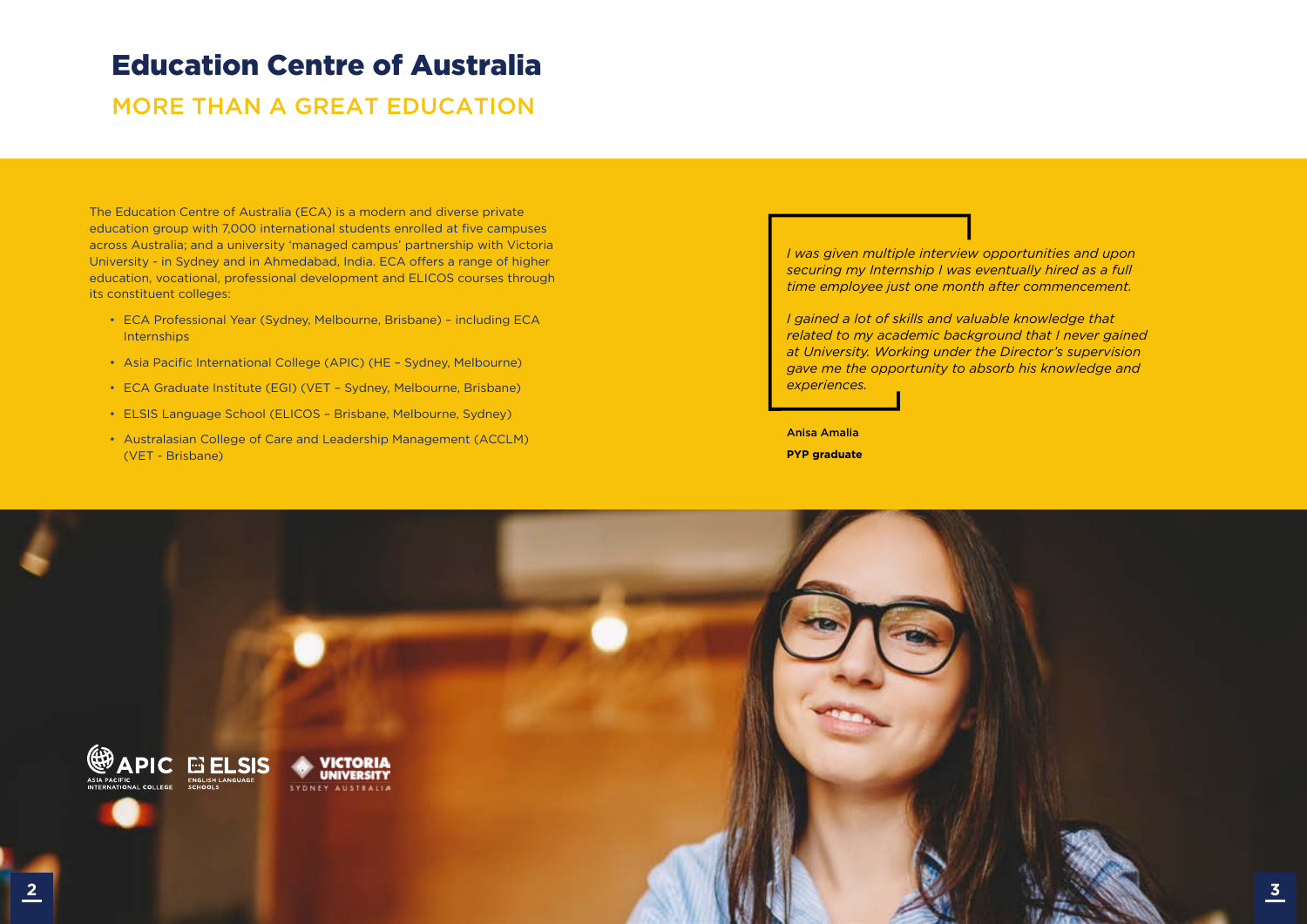Many Australian companies are taking on interns because it involves them in the training of our future workforce, increases cultural diversity within the office and brings fresh new ideas to the forefront. Here are some of the top reasons organisations are embracing interns:

Developed by the Australian Computer Society (ACS), the ICT Professional Year Program provides International IT graduates from Australian universities with the practical skills and training required to enhance their career prospects.

The course consists of 32 weeks of classroom training, followed by a 12 week unpaid internship related to IT. Prior to the commencement of the internship, the supervisor will create a training program and the intern progress is closely monitored by us Internship and Academic Team.

After successful completion of the Internship the students will graduate and be on their way to a satisfying and prosperous career.

The Education Centre of Australia is an accredited provider of the ACS Professional Year Program in Computing/ICT in Melbourne, Sydney and Brisbane. The program provides IT professionals with an additional pathway from university to employment within Australia, offering jobreadiness training and an invaluable 12 week IT Internship placement.

# PROFESSIONAL YEAR

# PYP(IT)

### *Interacting with ECA was always very easy from day one and everything was very well organised. I started my internship by working on*

*Business Process Mapping using ITIL and I moved on to take various other roles when they came.* 

*I was involved in CRM evaluation, Business proposal Developments, IP Telephony Migration and eventually Cloud migration of On Premise Mail Servers.*

Roshan Raghuveer Kamath **PYP IT Graduate** 



#### **The feel good factor**

It always feels good to help others, in this case young talented Graduates who are about to embark on a career in IT. You will be nurturing the next pool of talent which could be beneficial in your future recruitment drives. You will be contributing to bridging a skills shortage gap in the IT sector. Hosting an intern can also boost your organization's corporate responsibility profile.

#### **Discover new talent**

Our students are filled with enthusiasm and eager to learn new skills. We often find our host company offering our students paid employment after the voluntary work-experience. This can save your organization significant costs associated with recruitment.

#### **Professional Development for Management**

Mentoring a student during the 12 week internship will give your Team Leaders and Managers an opportunity to improve their management and mentoring skills. A Manager willing to mentor is a leader who has the organizational values at heart.

#### **Extra resources for projects**

Many of our students have great computer skills and will be able to assist with some of those projects you have been planning to do for a while, but did not get around to.

#### **No cost, no obligation**

We are simply here to assist our students with their career development. There are no fees or charges to participate in our Internship program. We are here to make the Internship program easy for you to access. We can assist you with a training program, set-up interviews and provide feedback to interviews, all FREE of charge.

#### **Benefit from multiple language skills**

Our students come from all over the world, and many speak multiple languages. If your clientele is culturally diverse this could be a great opportunity to utilize these language skills.

## THE BENEFITS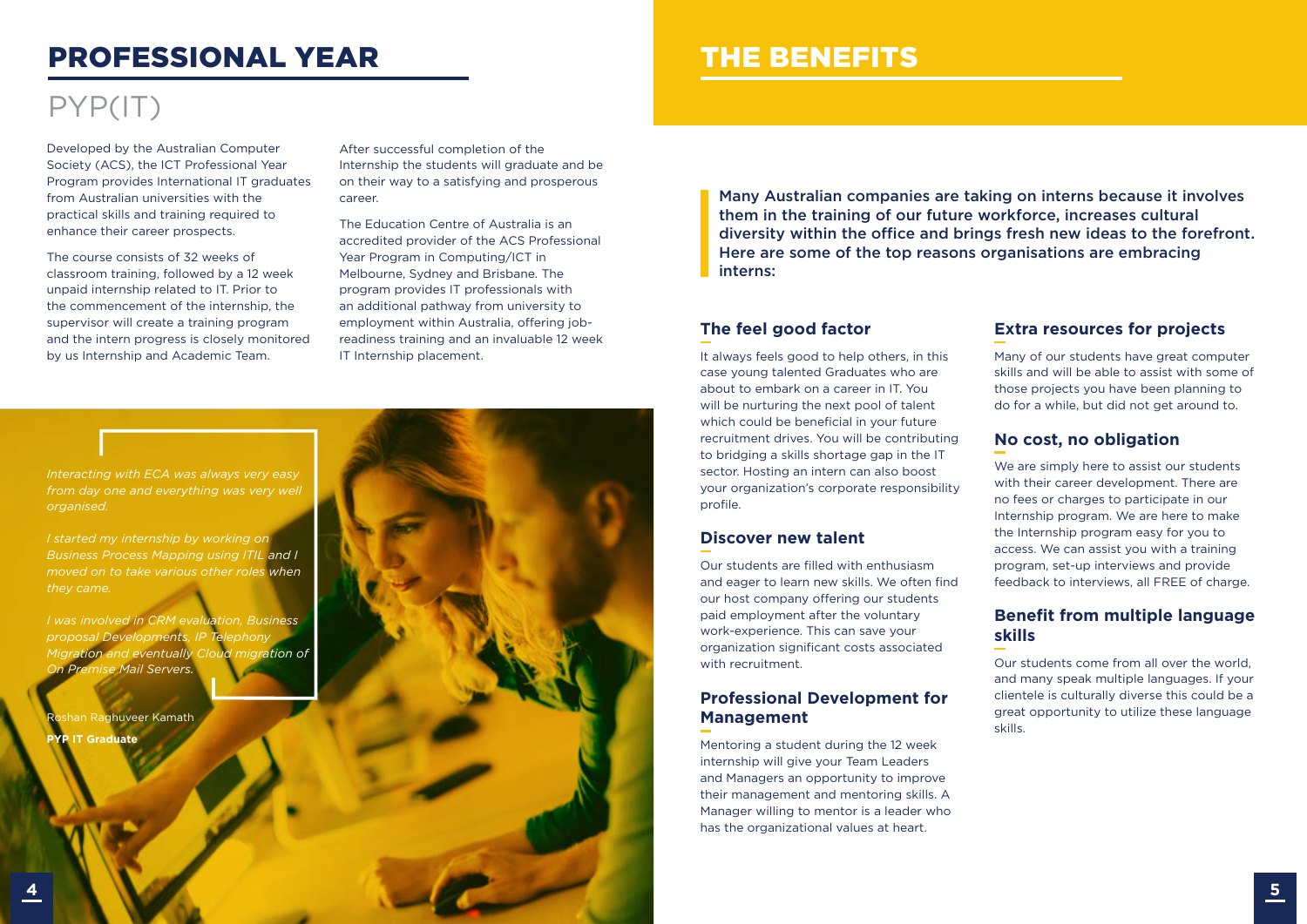#### **Motivation**

The most important ingredient to a successful Internship is the genuine desire to help. By offering an Internship you will provide guidance and mentorship to enthusiastic graduates who are about to embark on a successful career.

#### **Purpose**

The Internship should ideally be integrated as part of your organisational goals. By purposely aligning your organisation's corporate objectives and strategies, you will benefit through increases in productivity whilst addressing your staffing needs.

#### **Supervision**

Close communication with the students is a major factor for a good Internship. This can be ensured by assigning the intern to a supervisor who will maintain close contact with the students' progress and will respond directly to any concerns that may arise.

#### **Responsibilities**

One of the initial steps in establishing an Internship requires the provision of a clear description of the intern's duties and responsibilities. A well-defined set of expectations in relation to the intern's position should be provided; and the participants should be treated as professionals in an on the job training program/role.

### TIPS FOR A SUCCESSFUL INTERNSHIP

*Hosting an ECA Intern opened interesting opportunities for APAC Business Systems and ICT as it allowed us to look at how we introduce someone new into the aspects of how ICT delivers service into the Business.*

*Our ECA Intern was a great addition to the team. He was always eager to learn and provide value to the team. It has also been a great opportunity to watch our team share their knowledge and nurture the start of someone's career.*

> The first step is to e-mail us internship@eca. edu.au. We would like to get to know our Host companies and as such our Industry Liaison will organize a visit to understand your Business and culture. We will prepare an appropriate Internship plan with you and select students most suitable to your organization. Please feel free to contact us regarding ideas, concerns, questions, or other inputs you may have.

Kim Campbell

#### **APAC - Host company**



#### **WHY IS THE INTERNSHIP UNPAID? I DON'T BELIEVE IN PEOPLE WORKING FOR FREE!**

And we agree! Our students have invested a lot of time and hard work in their education. They understand the competitive nature of the employment market and as such are very keen to invest voluntary time to gain an employment advantage.

Some Internship programs charge the students to have their internships organized. We don't agree with this, the Internship component of the Professional Year is offered to our students as an additional service to give them a competitive edge after graduation. Our Internship program is on a part-time basis and limited to a 12 week learning experience. An Internship is not an employment agreement; it is a learning and development opportunity. The Fair Work Ombudsman can provide you with the guidelines around unpaid work experience.

#### **INTERESTED?**

#### **HERE'S HOW YOU CAN APPLY TO BECOME A REGISTERED HOST COMPANY:**